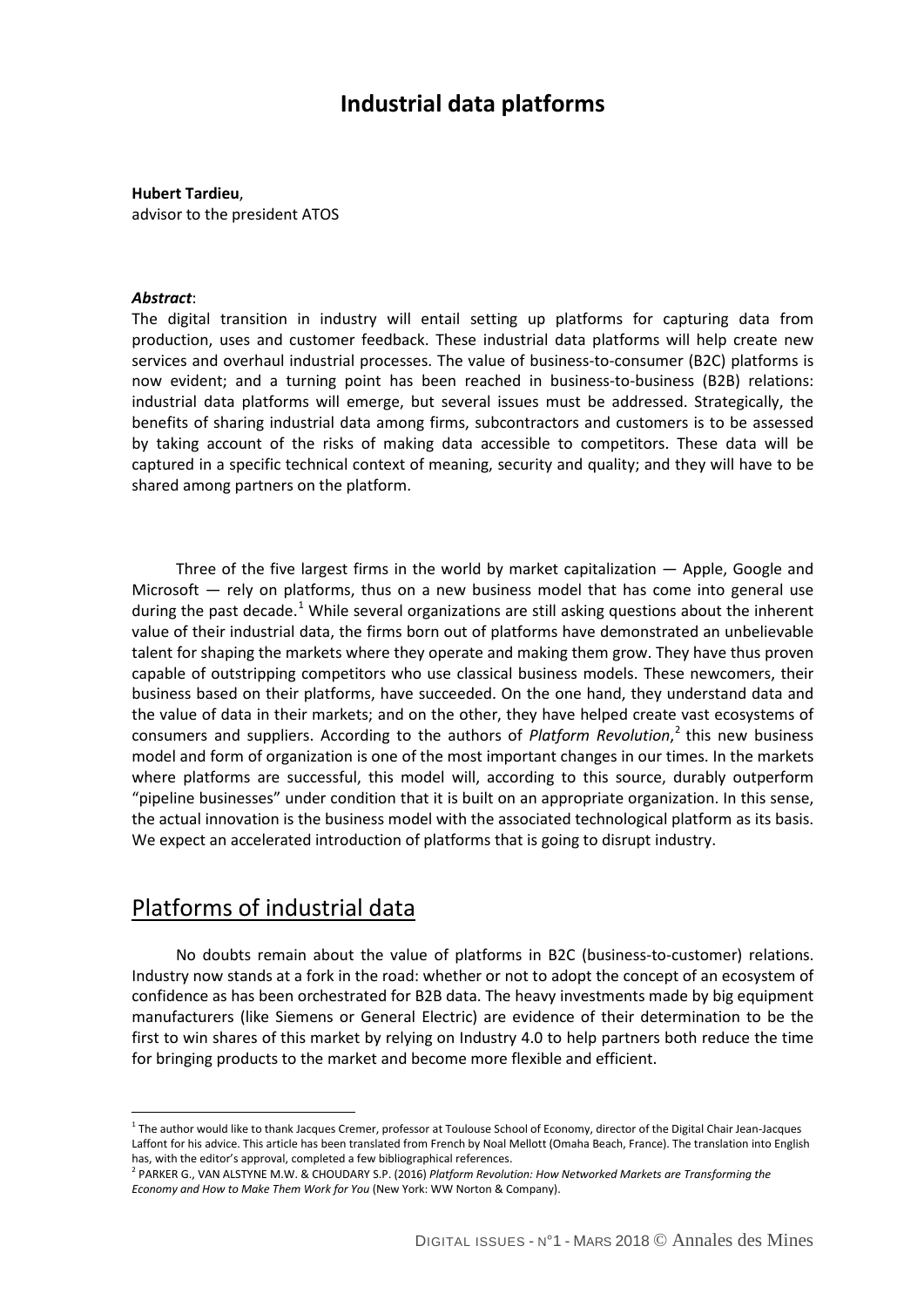In industry, the ecosystem created by the consortium BMW, Daimler and Audi around Here Technologies (acquired from Nokia) points in the right direction. Initially set up to obtain mapping data, Here Technologies has expanded to cover all data collected about the cars made by these three firms.

Up till now, digital technology has upended the markets for immaterial goods (finance, the media, music, communications…). Now it is moving into real world operations. The effects of data analytics, the Internet of things (IoT), and autonomous systems are starting to be felt in factories and in the fields of energy, transportation and health. We predict the emergence of firms based on platforms for improving products and services.

Europe missed out on the first wave of data platforms in B2C (business-to-customer) relations. However the opportunities in B2B and Europe's place in industry worldwide are reasons for not missing this second appointment. Given their know-how and access to industrial data, European companies have the duty of taking a lead in this revolution  $-$  with public authorities playing a key role by setting regulations for the circulation and sharing of industrial data. The visions of Atos or Siemens show what we can expect from increased cooperation within an industrial ecosystem.<sup>[3](#page-1-0)</sup> The open-source movement and networked research are the best way to seize these opportunities, which are, by nature, transitory.

Setting up and running a platform of industrial data requires both a long-term view of each participating firm's data (a form of capital) and an adaptation to the market context so that the number of partners in this ecosystem reaches a critical mass. Around these platforms, value chains will form. The participants will accept to share data on design, operations, uses, maintenance and customer feedback since they know that no party to the ecosystem controls all these data. These data will take on value via analytics and machine learning only if the platform's partners share a global view. Such a data platform is a catalyst for positive externalities (an indirect advantage to a third party from a transaction in which it is not involved) generated by the ecosystem. Just as the existence of two-sided markets explains the surge in B2C platforms, $4$ industrial data platforms will profit from network effects in B2B relations. The data exchanged for making decisions are a resource that generates network effects and creates value.

### The life cycle of industrial data

 $\overline{a}$ 

The life cycle of industrial data starts with computer-aided design. Data are then collected on production via automated factories and on uses via connected devices and through customer feedback. In compliance with the rules on privacy (under the EU's General Data Protection Regulation)<sup>[5](#page-1-2)</sup> and under conditions guaranteeing their security, these data will be fed into applications in data analytics. The monitoring of operations will allow for optimizing them and for predictive maintenance, while prescriptive analytics will help automate some decisions without human intervention. Owing to this knowledge and intelligence, the dormant value of a company's data will be released, and results-driven business models can be implemented. This digital revolution in industry will open the way toward the goals set for Industry 4.0: a shorter time for bringing products to market, increased flexibility and improved efficiency all along the production line.

<span id="page-1-0"></span><sup>&</sup>lt;sup>3</sup> "Journey 2020: Shockwaves in business"[, https://ascent.atos.net/journey-2020/](https://ascent.atos.net/journey-2020) & "Pictures of the future",<br>https://www.siemens.com/innovation/en/home/pictures-of-the-future/digitalization-and-software.html.

<span id="page-1-1"></span><sup>&</sup>lt;sup>4</sup> ROCHET J.C. & TIROLE J. (2003) "Platform competition in two-sided markets", Journal of the European Economic Association, 1(4), pp. 990 –1029. Available via http://www.rchss.sinica.edu.tw/cibs/pdf/RochetTirole3.pdf.<br><sup>5</sup> The GDPR (General Data Protection Regulation): "Regulation (EU) 2016/679 of the European Parliament and of the Council of 27 April

<span id="page-1-2"></span><sup>2016</sup> on the protection of natural persons with regard to the processing of personal data and on the free movement of such data". Available via[: http://eur-lex.europa.eu/legal-content/EN/TXT/?qid=1478961410763&uri=CELEX:32016R0679.](http://eur-lex.europa.eu/legal-content/EN/TXT/?qid=1478961410763&uri=CELEX:32016R0679)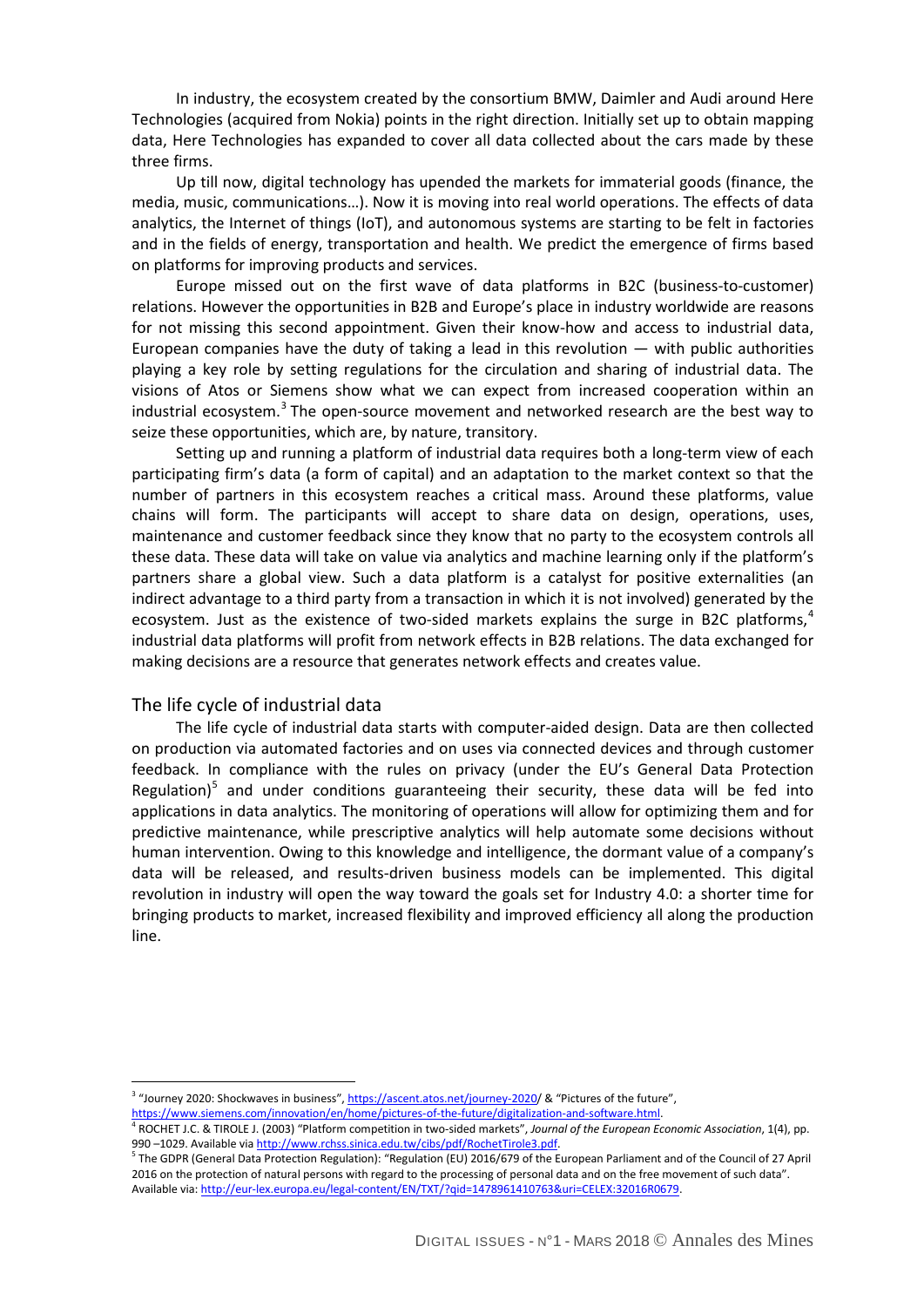

**Figure 1**: The life cycle of industrial data *Source*: p.14, https://ascent.atos.net/journey-2020/

Industrial data platforms and the challenge of "multihoming"

No firm has all data on production, uses and customer feedback. To benefit from this store of data, firms must, therefore, accept to share data with each other. To be effective, relations within this ecosystem must take a contractual form that sets the value of exchanges. In B2C, such a contract takes the form of an agreement about using personal data or receiving advertisements in exchange for a service that is for free or at a reduced cost. The companies, subcontractors and clients in B2B will form a network of innovation that uses the platform to share industrial data via contractual relations limited in time and to specific fields.



**Figure 2**: A platform of industrial data *Source*: © Atos

It is very much in the interest of the major suppliers of equipment and services (in industry, telecommunications, transportation, etc.) to set up their own proprietary platforms to which the equipment they sell will be connected. Problems will arise about the devices connected to more than one platform and the sharing, voluntary or not, of incoming data with the other partners on the platform. Economists have called this "multihoming".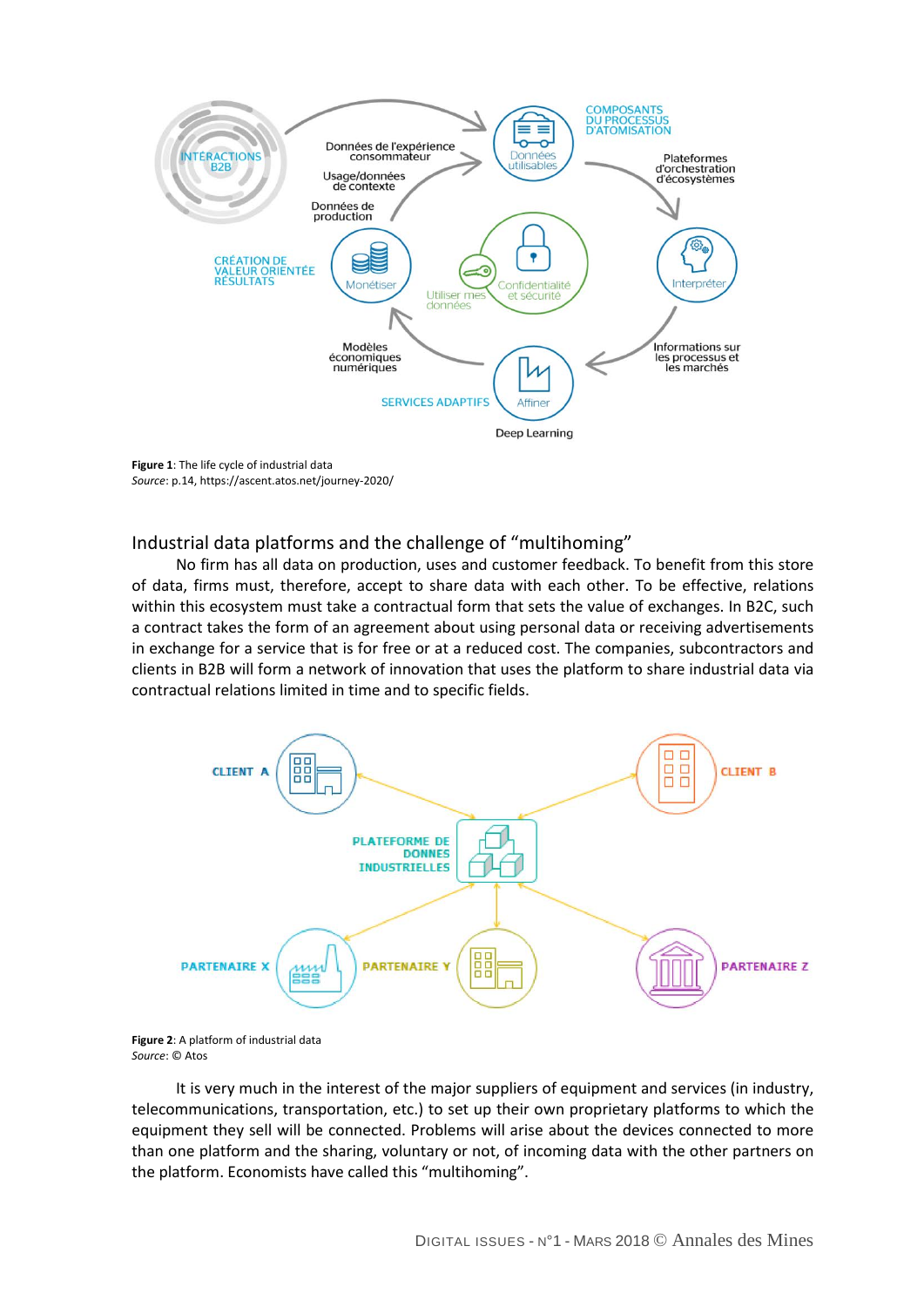

**Figure 3**: The multihoming dilemma for industrial data platforms *Source*: © Atos

# B2B platforms of industrial data

Industry exists to create and exchange value. However the economics of platforms requires a different approach for evaluating their potential. In traditional manufacturing, value is created, above all, through products, and is monetized through the relations between customers and suppliers in what has been called a "pipeline model".

Under the platform model, emphasis is placed on creating relations between several partners in order to tap the value of their data and facilitate exchanges of data. The more the relations, the higher the potential distribution. This so-called "network effect" is an essential characteristic of platforms: a platform gains value as it gains users. Its size is both the result of its initial success and the driving force for future growth. Momentum generates momentum. Although the platform's value comes from the network, the potential to monetize this value is not a linear function relating supply and demand. Each participant in the network is seen as both a consumer and supplier of value, while the platform's potential increases exponentially as a function of the number of connections.

B2B platforms differ significantly from traditional manufacturing because they are centered on exchanging data instead of goods or services. The data are used to obtain information about the context and improve understanding so as to identify the right moments for making decisions. Sharing the tangible value represented by these "moments" over the whole platform has a considerable impact on income. Having recognized this potential, industries as different as Disney, John Deere and Siemens are competing to obtain a share of this additional income by building their own platforms.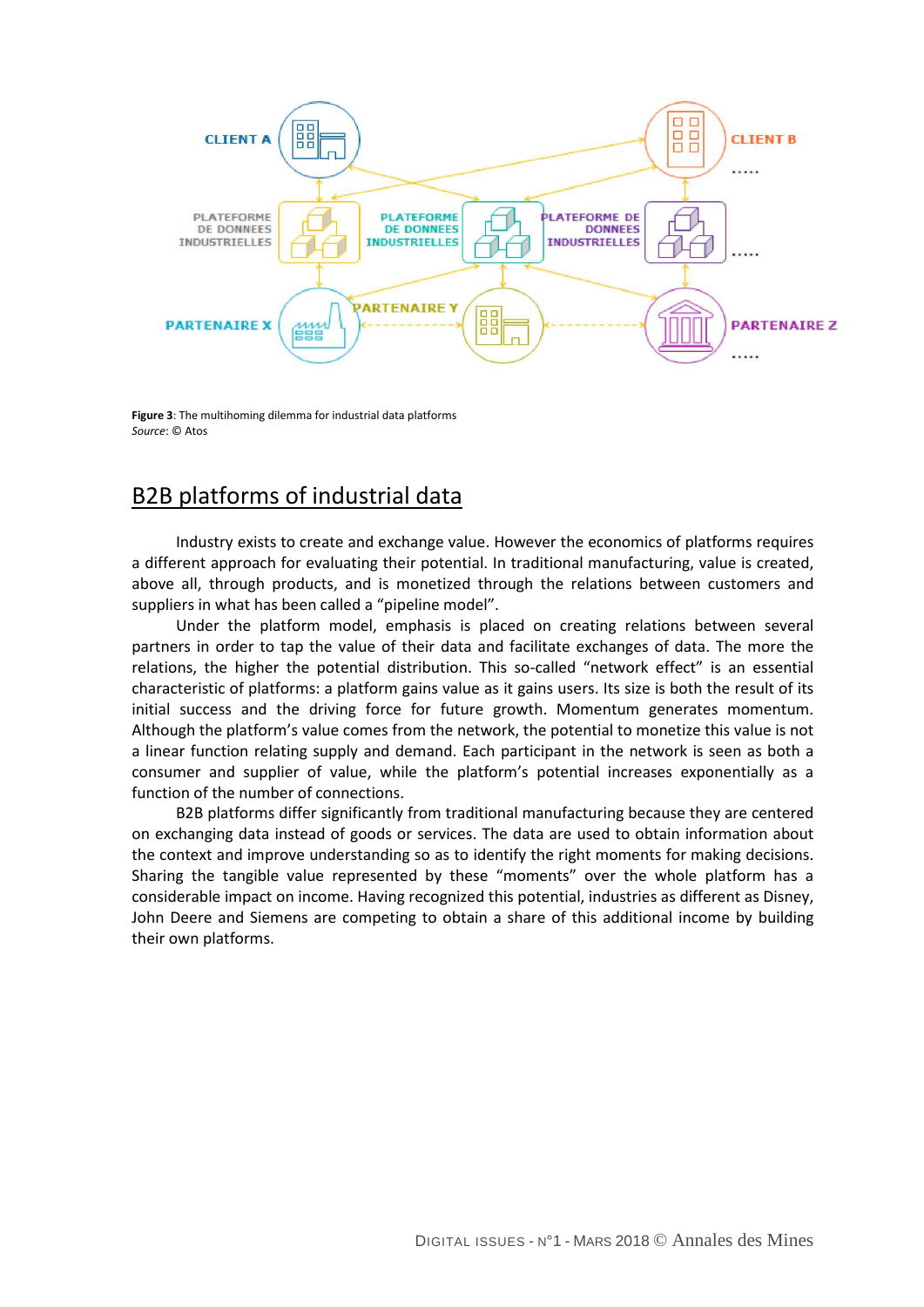When examining the importance of data in the economics of platforms, two dimensions must be brought under consideration: *1)* the value attributed to the generator or owner of the data; and *2)* the value from sharing data with third parties. In both cases, the value of data depends, directly or indirectly, on the requisite degree of granularity of the data and their interpretation. Let us take as example data about a jet engine's operational performance. Both kerosene consumption and statistics on vibrations are of value to the parties who design and manufacture the engine, since they want to constantly improve the engine's quality and safety. These data (related the first dimension of value) can also be used to detect imminent problems that, if not corrected during preventive maintenance, will be of significance. The manufacturer has an interest in sharing know-how (data related to the second dimension) about the engine so as to make preventive maintenance more efficient and minimize the risk of breakdowns, which would take the airplane out of use.

Nonetheless, it is not in the interest of the manufacturer to allow free access to all his data and intellectual property. Industrial data platforms are the occasion for defining the uses of data, the owners of data, the partners for exchanging data and the contracts necessary for managing these exchanges.



Smart manufacturing services 2025

 $\overline{a}$ 

**Figure 4**: A model of the architecture for industrial data platforms *Source*: ©IDSA (April 2017).

The Industrial Data Space Association (IDSA), piloted by the Fraunhofer Institute, brings together a large number of manufacturers. It has proposed an abstract model for an "industrial data space" encompassing various software solutions while concentrating on the concepts, features and processes for creating a network of trust for the use of industrial data: "*The Industrial Data Space is a virtual data space leveraging existing standards and technologies, as well as accepted governance models, to facilitate the secure exchange and easy linkage of data in a trusted business ecosystem. It thereby provides a basis for smart service scenarios and innovative business processes, while at the same time ensuring data sovereignty for the participating data owners.*"[6](#page-4-0) This document provides a global view as well as the specifications of components in this architecture (Connecteur, Broker, Appstore, etc.).

<span id="page-4-0"></span><sup>&</sup>lt;sup>6</sup> Page 4 in LOHMAN S. (2017) editor: "Reference architecture model for the industrial data space", 83p. (Munich, DE: Fraunhofer Institute & Industrial Data Space Association, IDSA). Available via:

[https://www.fraunhofer.de/content/dam/zv/de/Forschungsfelder/industrial-data-space/Industrial-Data-Space\\_Reference-](https://www.fraunhofer.de/content/dam/zv/de/Forschungsfelder/industrial-data-space/Industrial-Data-Space_Reference-Architecture-Model-2017.pdf)[Architecture-Model-2017.pdf](https://www.fraunhofer.de/content/dam/zv/de/Forschungsfelder/industrial-data-space/Industrial-Data-Space_Reference-Architecture-Model-2017.pdf)